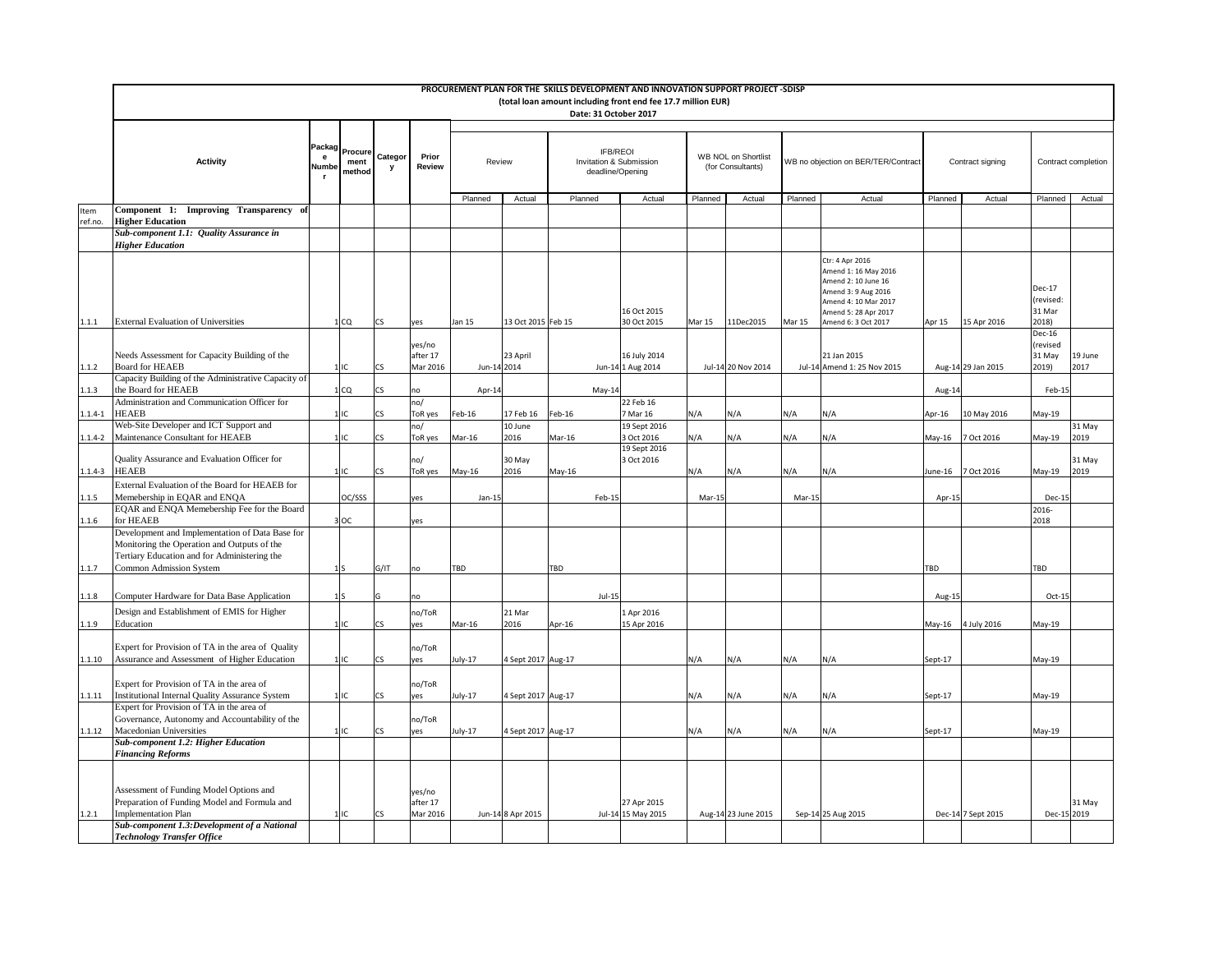|       | Needs Assesment, Strategy and Policy                                                                     |            |           |                      |             | 26 June             |            | 16 July 2014                        |            |                     |          |                                                   |               |                                                       |                    |         |
|-------|----------------------------------------------------------------------------------------------------------|------------|-----------|----------------------|-------------|---------------------|------------|-------------------------------------|------------|---------------------|----------|---------------------------------------------------|---------------|-------------------------------------------------------|--------------------|---------|
| 1.3.1 | Development for NTTO                                                                                     | 1 CQ       | <b>CS</b> | yes                  | Jun-14 2014 |                     |            | Jun-14 4 Aug 2014                   |            | Jul-14 3 Oct 2014   |          | Jul-14 1 Dec 2014                                 | 2014-         | Aug-14 12 Dec 2014                                    | $May-19$           |         |
| 1.3.2 | Technical assistance to the NTTO                                                                         | <b>TBD</b> | <b>CS</b> | yes                  |             |                     |            |                                     |            |                     |          |                                                   | 2018          |                                                       | Dec-18             |         |
|       |                                                                                                          |            |           | yes/no<br>after 17   |             | <b>26 Aug</b>       |            |                                     |            |                     |          |                                                   |               |                                                       |                    |         |
|       | 1.3.2-1 NTTO Director                                                                                    | 1 IC       | <b>CS</b> | Mar 2016             | Feb-14 2015 |                     | Mar-14     |                                     |            |                     |          |                                                   |               |                                                       |                    |         |
|       |                                                                                                          |            |           |                      |             |                     |            |                                     |            |                     |          |                                                   |               |                                                       |                    |         |
|       |                                                                                                          |            |           |                      |             |                     |            |                                     |            |                     |          |                                                   |               |                                                       |                    |         |
| 1.3.3 | Equipment for the NTTO                                                                                   | $2$ NCB    |           | yes                  | Feb-14      |                     | Mar-14     |                                     | $May-14$   |                     | May-14   |                                                   | Jun-14        |                                                       | Sep-14             |         |
| 1.3.4 | Management Information System for NTTO                                                                   | 1 I S      |           | no                   |             |                     | Sept-14    |                                     |            |                     |          |                                                   | <b>Nov-14</b> |                                                       | Mar-15             |         |
| 1.3.5 | Purchasing of patent and market databases access                                                         | 1 S        |           | no                   |             |                     | Mar-15     |                                     |            |                     |          |                                                   | $May-15$      |                                                       | July-15            |         |
|       | Component 2: Modernization of Secondary                                                                  |            |           |                      |             |                     |            |                                     |            |                     |          |                                                   |               |                                                       |                    |         |
|       | <b>Technical Vocational Education and Training</b><br><b>Sub-component 2.1: Quality and labor market</b> |            |           |                      |             |                     |            |                                     |            |                     |          |                                                   |               |                                                       |                    |         |
|       | relevance of TVET provision                                                                              |            |           |                      |             |                     |            |                                     |            |                     |          |                                                   |               |                                                       |                    |         |
|       |                                                                                                          |            |           |                      |             |                     |            |                                     |            |                     |          |                                                   |               | Ctr: 12 Mar 2015<br>Amend 1: 28 Apr                   | 1 Apr 2016         |         |
|       |                                                                                                          |            |           | yes/no<br>after 17   |             | 19 June             |            | 16 July 2014                        |            |                     |          | Ctr: 3 Mar 2015<br>Amend 1: 24 Apr 2015           |               | 2015                                                  | (revised:          |         |
| 2.1.1 | Skills forecasting                                                                                       | 1 IC       | <b>CS</b> | Mar 2016 June-14     |             | 2014                | July-14    | 31 July 2014                        | Aug-14     | 13 Feb 2015         | Aug-14   | Amend 2:30 Mar 2016                               | Sept-14       | Amend 2: 1 Apr<br>2016                                | 31 Dec<br>2017)    |         |
|       | Development and Design of the Concept for Secondary                                                      |            |           |                      |             |                     |            | 26 Feb 2015                         |            |                     |          | TER - 7 Oct 15;<br><b>CTR -25 Nov 15</b>          |               | Ctr: 27 Nov 2015<br>Amend 1: 29 Mar                   |                    |         |
| 2.1.2 | <b>TVET</b>                                                                                              | $1$ QCBS   | <b>CS</b> | yes                  | Feb-14      | 23 Feb 2015 Mar-14  |            | 24 Apr 2015                         | May-14     | 23 June 2015        |          | Jun-14 Amend 1: 23 Mar 17                         | Jul-14 2017   |                                                       | Jan-19             |         |
|       | Training of School Teachers and Managers to Support                                                      |            |           |                      |             |                     |            |                                     |            |                     |          |                                                   |               |                                                       |                    |         |
| 2.1.3 | Implementation of the Reformed Secondary TVET<br>Curricula                                               |            |           |                      |             |                     |            |                                     |            |                     |          |                                                   |               |                                                       | 2016-<br>2017      |         |
|       |                                                                                                          |            |           |                      |             |                     |            |                                     |            |                     |          |                                                   |               |                                                       |                    |         |
| 2.1.4 | Equipment for Secondary TVET School Training Centers TBD                                                 | ICB        | G         | yes                  | TBD         |                     | <b>TBD</b> |                                     | <b>TBD</b> |                     | TBD      |                                                   | TBD           | 13 March 2015                                         | <b>TBD</b>         |         |
|       | TA for new competency based curriculum and                                                               |            |           |                      |             |                     |            |                                     |            |                     |          | Ctr: 13 March 2015                                |               | Amend 1: 7 Sept<br>2015                               | Sept-15            |         |
|       | pertinent modules for innovation and                                                                     |            |           |                      |             |                     |            | 26 Dec 2014                         |            |                     |          | Amend 1: 3 Sept 2015                              |               | Amend 2: 24 Sept                                      | (revised:          | 13 Nov  |
| 2.1.5 | entrepreneurship education in secondary education                                                        | 1 CQ       | <b>CS</b> | yes                  | Dec-14      | 22 Dec 2014 Dec-14  |            | 12 Jan 2015                         | Jan-15     | 10 Feb 2015         | $Feb-15$ | Amend 2: 22 Sept 2015                             | Mar-15        | 2015                                                  | 30 Nov 15) 2015    |         |
|       | <b>Sub-component 2.2: Grants for school-industry</b><br><i>collaboration.</i>                            |            |           |                      |             |                     |            |                                     |            |                     |          |                                                   |               |                                                       |                    |         |
|       |                                                                                                          |            |           |                      |             |                     |            |                                     |            |                     |          |                                                   |               |                                                       | Mar-16             |         |
|       | Preparation of program for provision of grants and<br>support in development of implementation legal     |            |           | yes/no<br>after 17   |             |                     |            | 12 Mar 2015                         |            |                     |          |                                                   |               |                                                       | (revised 1<br>Sept | 11 May  |
| 2.2.1 | procedures                                                                                               | 1 C        | <b>CS</b> | Mar 2016             |             | Jun-14 9 Mar 2015   |            | Jul-14 30 Mar 2015                  |            | Aug-14 7 April 2015 |          | Aug-14 27 Apr 2015                                |               | Sep-14 28 Apr 2015                                    | 2016)              | 2016    |
|       | Transfers (Grants) for Secondary TVET Schools-Business                                                   |            |           |                      |             |                     |            |                                     |            |                     |          |                                                   |               |                                                       | 2015-              |         |
| 2.2.2 | Sector Joint Projects<br>Training related to implementation of the grants                                | transfer   |           |                      |             | 9 March             |            |                                     |            |                     |          |                                                   |               |                                                       | 2019               |         |
| 2.2.3 | program (preparation of applications)                                                                    |            |           |                      |             | 2016                |            |                                     |            |                     |          |                                                   |               |                                                       |                    |         |
|       | <b>Component 3: Improving the innovative</b><br>capacity of enterprises and collaboration with           |            |           |                      |             |                     |            |                                     |            |                     |          |                                                   |               |                                                       |                    |         |
|       | research organizations                                                                                   |            |           |                      |             |                     |            |                                     |            |                     |          |                                                   |               |                                                       |                    |         |
|       | <b>Sub-component 3.1: Capacity Building of the</b><br><b>Fund for Innovation and Technology</b>          |            |           |                      |             |                     |            |                                     |            |                     |          |                                                   |               |                                                       |                    |         |
|       | Development (FITD).                                                                                      |            |           |                      |             |                     |            |                                     |            |                     |          |                                                   |               |                                                       |                    |         |
|       |                                                                                                          |            |           |                      |             |                     |            |                                     |            |                     |          |                                                   |               | Ctr: 26 NOV 2014<br>Amend 1: 1 Mar                    |                    |         |
|       |                                                                                                          |            |           |                      |             |                     |            |                                     |            |                     |          | <b>CTR-20 Nov 2014</b>                            |               | 2016                                                  |                    |         |
| 3.1.1 | Resident Advisor for Capacity Building of the FITD                                                       | 1 C        | <b>CS</b> | yes                  |             | May-14 8 Apr 2014   |            | 16 July 2014<br>Jun-14 30 July 2014 |            | Jul-14 15 Sept 2014 |          | Amend 1-26 Feb 2016<br>Aug-14 Amend 2-13 Apr 2017 | Sep-14 2017   | Amend 2: 21 Apr                                       | $May-19$           |         |
|       |                                                                                                          |            |           |                      |             |                     |            |                                     |            |                     |          |                                                   |               |                                                       |                    |         |
| 3.1.2 | Capacity Building of the FITD                                                                            |            | T/OC      |                      | 2014-2019   |                     |            |                                     |            |                     |          |                                                   |               |                                                       |                    |         |
|       |                                                                                                          |            |           |                      |             |                     |            |                                     |            |                     |          |                                                   |               | Ctr: 3 Nov 2014<br>Amend 1: 10 Aug 15                 |                    |         |
|       |                                                                                                          |            |           | yes/no               |             |                     |            |                                     |            |                     |          | CTR-29 Oct 2014                                   |               | Amend 2: 1 Mar 16                                     |                    |         |
| 3.1.3 | Software for the Needs of the FITD                                                                       | 1 CQ       | <b>CS</b> | after 17<br>Mar 2016 | Apr-14 2014 | 18 July             |            | 21 July 2014<br>May-14 6 Aug 2014   |            | May-14 23 Sept 2014 | $Jun-14$ | Amend 1: 31 July 2015<br>Amend 2: 26 Feb 2016     |               | Amend 3: 7 Oct 16<br>Jun-14 Amend 4: 12 Apr 17 Mar-17 |                    |         |
|       |                                                                                                          |            |           |                      |             |                     |            |                                     |            |                     |          |                                                   |               |                                                       |                    | 21 June |
|       |                                                                                                          |            |           | yes                  | Apr-14      | 5 Mar 2014   May-14 |            | 15 Apr 2014                         | May-14     |                     | $May-14$ | BER-24 May 2014                                   | Jun-14        | 30 May 2014                                           |                    | 2014    |
| 3.1.4 | Equipment for the FITD                                                                                   | 1 S        |           |                      |             |                     |            | 29 Apr 2014<br>17 Mar 2016          |            |                     |          |                                                   |               |                                                       | Sep-14<br>12 May   |         |
|       | 3.1.4-1 <b>Office chairs for FITD</b>                                                                    | LJS        |           | no                   |             |                     | Mar-16     | 31 Mar 2016                         | Mar-16     |                     |          |                                                   | Apr-16        | 11 April 2016                                         | 2016               |         |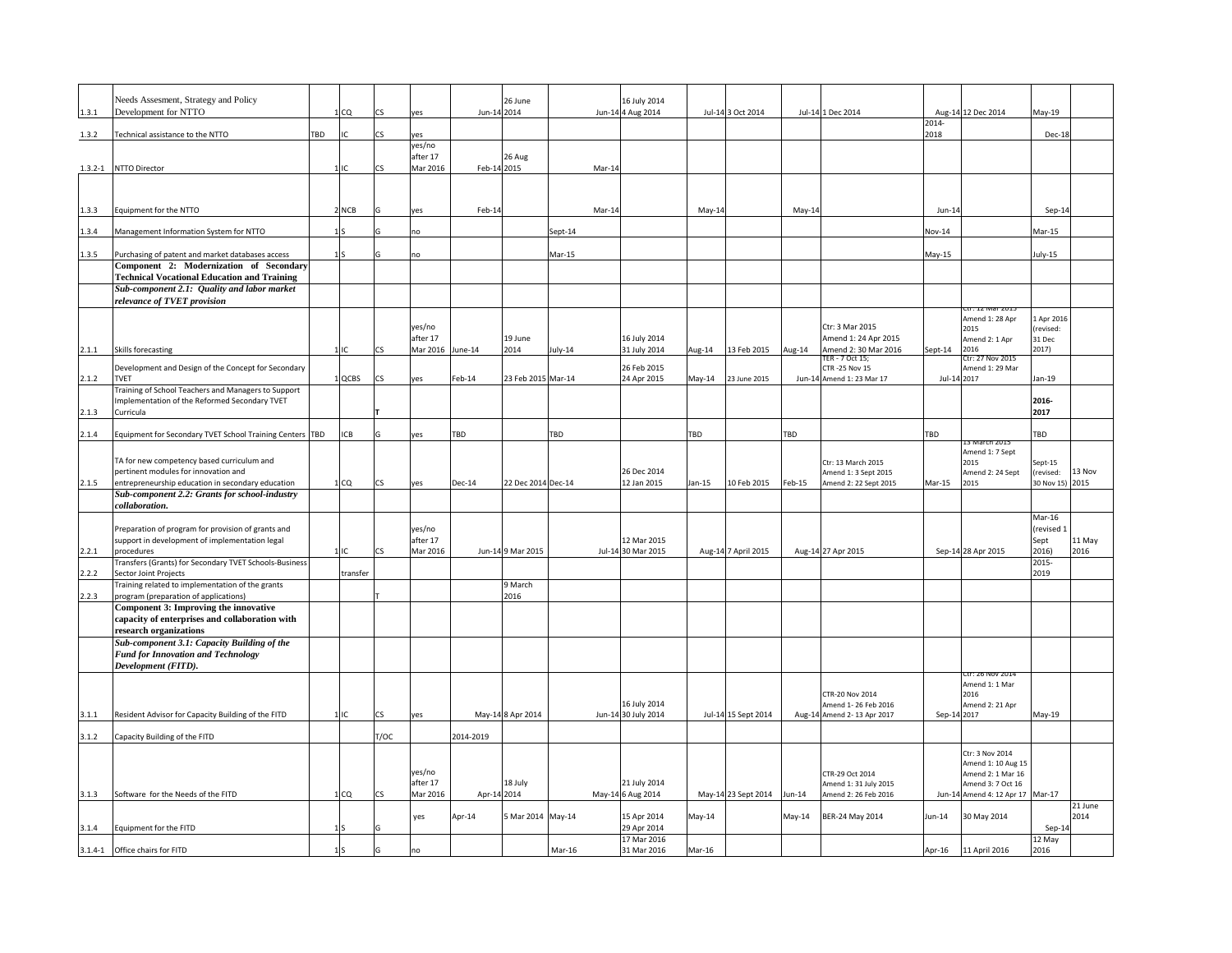| 3.1.5       | Hardware for the FITD                                                            | 1S        |           | no                 |               |                    | May-16 |          |                                   |          |                    |          |                          | July-16 |                         | Sept-16             |         |
|-------------|----------------------------------------------------------------------------------|-----------|-----------|--------------------|---------------|--------------------|--------|----------|-----------------------------------|----------|--------------------|----------|--------------------------|---------|-------------------------|---------------------|---------|
|             |                                                                                  |           |           |                    |               |                    |        |          |                                   |          |                    |          |                          |         | 30 Sept 2016            | 30 Apr              |         |
|             |                                                                                  |           |           |                    |               |                    |        |          | 10 June 2016                      |          |                    |          |                          |         | Amend 1: 15 Dec         | 2017                |         |
|             | Technical assistance/capacity building for grants                                |           |           | no/ToR             |               |                    |        |          | (UNDB)/ 14 June<br>2016 (local)   |          |                    |          |                          |         | 2016                    | (revised:<br>31 Dec |         |
| 3.1.6       | beneficiaries                                                                    | <b>CQ</b> | <b>CS</b> | yes                | <b>May 16</b> | 2 June 2016 Jun-16 |        |          | 27 June 2016                      |          |                    |          |                          | July-16 | Amend 2: 12 May<br>2017 | 2017                |         |
|             |                                                                                  |           |           |                    |               |                    |        |          |                                   |          |                    |          |                          |         |                         | 2014-               |         |
| 3.1.7       | Training for grant beneficiaries                                                 |           | T/OC      |                    |               |                    |        |          |                                   |          |                    |          |                          |         |                         | 2019                |         |
|             |                                                                                  |           |           | no/                |               |                    |        |          | 9 Apr 2016                        |          |                    |          |                          |         |                         | 31 May              |         |
| $3.1.8 - 1$ | <b>FITD Financial Management Assistant</b>                                       | $1$ IIC   | <b>CS</b> | ToR yes            | Mar-16        | 1 Apr 2016 Apr-16  |        |          | 22 Apr 2016                       |          |                    |          |                          |         | May-16   18 May 2016    | 2019                |         |
|             |                                                                                  |           |           | no/                |               |                    |        |          | 9 Apr 2016                        |          |                    |          |                          |         |                         | 31 May              |         |
|             | 3.1.8-2   FITD Program Assistant<br><b>Sub-component 3.2: Pilot of Financial</b> | 1 IC      | <b>CS</b> | ToR yes            | Mar-16        | 1 Apr 2016 Apr-16  |        |          | 22 Apr 2016                       |          |                    |          |                          |         | May-16   18 May 2016    | 2019                |         |
|             | Instruments to be delivered by FITD                                              |           |           |                    |               |                    |        |          |                                   |          |                    |          |                          |         |                         |                     |         |
|             |                                                                                  |           |           |                    |               |                    |        |          |                                   |          |                    |          |                          |         |                         | 2014-               |         |
| 3.2.1       | Grants to Support Development of Accelerators                                    |           | transfer  |                    |               |                    |        |          |                                   |          |                    |          |                          |         |                         | 2019                |         |
|             |                                                                                  |           |           |                    |               |                    |        |          |                                   |          |                    |          |                          |         |                         |                     |         |
|             | Grants to Support Start-Up and Innovations for Micro                             |           |           |                    |               |                    |        |          |                                   |          |                    |          |                          |         |                         | 2014-               |         |
| 3.2.2       | and Small Entrepreneurs and Spin-Off Companies                                   |           | transfer  |                    |               |                    |        |          |                                   |          |                    |          |                          |         |                         | 2019                |         |
| 3.2.3       | Grants to Support Commercialization of Innovation for<br><b>SMEs</b>             |           | transfer  |                    |               |                    |        |          |                                   |          |                    |          |                          |         |                         | 2014-<br>2019       |         |
|             |                                                                                  |           |           |                    |               |                    |        |          |                                   |          |                    |          |                          |         |                         | 2014-               |         |
| 3.2.4       | Grants to Support Transfer of Technology                                         |           | transfer  |                    |               |                    |        |          |                                   |          |                    |          |                          |         |                         | 2019                |         |
|             |                                                                                  |           |           |                    |               |                    |        |          |                                   |          |                    |          |                          |         |                         |                     |         |
|             | Component 4 – Project Management and                                             |           |           |                    |               |                    |        |          |                                   |          |                    |          |                          |         |                         |                     |         |
|             | <b>Monitoring and Evaluation</b>                                                 |           |           |                    |               |                    |        |          |                                   |          |                    |          |                          |         |                         |                     |         |
|             | <b>Sub-component 4.1: Project Management</b>                                     |           |           |                    |               |                    |        |          |                                   |          |                    |          |                          |         |                         |                     |         |
|             |                                                                                  |           |           |                    |               |                    |        |          | 24 Jan 2014                       |          |                    |          |                          |         |                         | 31 May              |         |
| 4.1.1       | Project Manager/Director                                                         | $1$ IIC   | <b>CS</b> | yes                |               | Jan-14 20 Jan 2014 |        |          | Jan-14 6 Feb 2014                 |          | Feb-14 25 Feb 2014 |          | Feb-14 CTR-28 Feb 2014   |         | Mar-14 28 Feb 2014      | 2019                |         |
|             |                                                                                  |           |           |                    |               |                    |        |          | 24 Jan 2014                       |          |                    |          |                          |         |                         | 31 May              |         |
| 4.1.2       | Procurement Manager                                                              | $1$ IC    | <b>CS</b> | yes                |               | Jan-14 20 Jan 2014 |        |          | Jan-14 6 Feb 2014                 |          | Feb-14 25 Feb 2014 |          | Feb-14 CTR-28 Feb 2014   |         | Mar-14 28 Feb 2014      | 2019                |         |
|             |                                                                                  |           |           |                    |               |                    |        |          | 24 Jan 2014                       |          |                    |          |                          |         |                         | 31 May              |         |
| 4.1.3       | <b>Financial Manager</b>                                                         | $1$ IC    | CS        | yes<br>no/ToR      |               | Jan-14 20 Jan 2014 |        |          | Jan-14 6 Feb 2014<br>3/4 Aug 2017 |          | Feb-14 25 Feb 2014 |          | Feb-14 CTR-28 Feb 2014   |         | Mar-14 28 Feb 2014      | 2019<br>31 May      | 31 May  |
| 4.1.4       | Higher Education Coordinator                                                     | $1$ IC    | <b>CS</b> | yes                |               | Jan-14 2 Aug 2017  |        |          | Jan-14 15 Aug 2017                |          |                    |          |                          |         | Mar-14 5 Oct 2017       | 2019                | 2019    |
|             |                                                                                  |           |           | no/ToR             |               |                    |        |          | $\sqrt{3}/4$ Aug 2017             |          |                    |          |                          |         |                         | 31 May              | 31 May  |
|             | 4.1.4-1 Higher Education Assistant Coordinator 1                                 | $1$ IC    | <b>CS</b> | yes                | July-17       | 2 Aug 2017 Aug-17  |        |          | 15 Aug 2017                       |          |                    |          |                          | Sept-17 | 5 Oct 2017              | 2019                | 2019    |
|             |                                                                                  |           |           | no/ToR             |               |                    |        |          |                                   |          |                    |          |                          |         |                         | 31 May              |         |
|             | 4.1.4-2   Higher Education Assistant Coordinator 2                               | $1$ IC    | <b>CS</b> | yes                | Aug-17        |                    | Aug-17 |          |                                   |          |                    |          |                          | Sept-17 |                         | 2019                |         |
|             |                                                                                  |           |           | yes/no             |               |                    |        |          |                                   |          |                    |          |                          |         |                         |                     |         |
|             |                                                                                  |           |           | after 17           |               |                    |        |          | 5 Nov 2015                        |          |                    |          |                          |         |                         | 31 May              |         |
| 4.1.5       | Coordinator for modernization of VET                                             | 1IC       | <b>CS</b> | Mar 2016           |               | Jan-14 2 Nov 2015  |        |          | Jan-14 19 Nov 2015<br>24 Jan 2014 |          | Feb-14 11 Dec 2015 |          | Feb-14 Ctr-16 Dec 15     |         | Mar-14 18 Dec 2015      | 2019<br>31 May      | 31 Jan  |
| 4.1.6       | Coordinator for business and innovations                                         | $1$ IC    | <b>CS</b> | yes                |               | Jan-14 20 Jan 2014 |        |          | Jan-14 6 Feb 2014                 |          | Feb-14 25 Feb 2014 |          | Feb-14 CTR-28 Feb 2014   |         | Mar-14 28 Feb 2014      | 2019                | 2016    |
|             |                                                                                  |           |           | yes/no             |               |                    |        |          |                                   |          |                    |          |                          |         |                         |                     |         |
|             |                                                                                  |           |           | after 17           |               |                    |        |          | 15 Jan 2016                       |          |                    |          |                          |         |                         | 31 May              |         |
|             | [4.1.6-1 Coordinator for business and innovations 2                              | 1IC       | <b>CS</b> | Mar 2016           |               | 20 Jan 2014 Jan-16 |        |          | 29 Jan 2016                       | $Jan-16$ | 10 Feb 2016        | $Feb-16$ | Ctr-12 Feb 16            | Feb-16  | 17 Feb 2016             | 2019                |         |
|             |                                                                                  |           |           | yes/no             |               |                    |        |          |                                   |          |                    |          |                          |         |                         |                     |         |
|             |                                                                                  |           |           | after 17           |               |                    |        |          | 1 Oct 2014                        |          |                    |          |                          |         |                         | 31 May              |         |
| 4.1.7       | Monitoring and Evaluation Specialist                                             | $1$ IC    | <b>CS</b> | Mar 2016           |               | Jan-14 7 Apr 2014  |        |          | Jan-14 10 Oct 2014                |          | Feb-14 5 Nov 2014  |          | Feb-14 20 Nov 2014       |         | Mar-14 25 Nov 2014      | 2019                |         |
|             | Part-Time Environmental Consultants                                              |           |           | yes/no<br>after 17 |               |                    |        |          | 16 Feb 2015                       |          |                    |          | Ctr1. 14 Apr 2015        |         | 1.14 Apr 2015           | 31 May              |         |
| 4.1.8       | (2 consultants)                                                                  | 2IC       | <b>CS</b> | Mar 2016           |               | Jan-149 Feb 2015   |        |          | Jan-14 2 Mar 2015                 |          | Feb-14 27 Mar 2015 |          | Feb-14 Ctr2. 17 Apr 2015 |         | Mar-14 2. 20 Apr 2015   | 2019                |         |
|             |                                                                                  |           |           | yes/no             |               |                    |        |          |                                   |          |                    |          |                          |         |                         |                     |         |
|             |                                                                                  |           |           | after 17           |               |                    |        |          |                                   |          |                    |          |                          |         |                         | 31 May              |         |
| 4.1.9       | <b>IT Specialist</b>                                                             | 1 IC      | <b>CS</b> | Mar 2016           |               | Jan-14 7 Apr 2014  |        | $Jan-14$ |                                   | Feb-14   |                    | Feb-14   |                          | Mar-14  |                         | 2019                |         |
|             |                                                                                  |           |           |                    |               |                    |        |          |                                   |          |                    |          |                          |         |                         | 2014-               |         |
|             | 4.1.10 <b>Operating Cost for the PMU</b>                                         |           | OC        |                    |               |                    |        |          |                                   |          |                    |          |                          |         |                         | 2019                |         |
|             | 4.1.11   Training for PIU staff                                                  |           |           |                    |               |                    |        |          |                                   |          |                    |          |                          |         |                         | 2014-<br>2019       |         |
|             |                                                                                  |           |           |                    |               |                    |        |          |                                   |          |                    |          |                          |         |                         |                     |         |
|             |                                                                                  |           |           |                    |               |                    |        |          |                                   |          |                    |          |                          |         |                         |                     |         |
|             | Financial/Accounting Software and support and                                    |           |           |                    |               |                    |        |          | 5 Mar 2014                        |          |                    |          |                          |         |                         |                     |         |
| 4.1.12      | maintenance for the project duration                                             | 1S        |           | yes                |               | Jan-14 5 Mar 2014  |        |          | Jan-14 17 Mar 2014                | Feb-14   |                    | Mar-14   | 7 Apr 2014               |         | Mar-14 8 Apr 2014       | $May-19$            | 21 June |
| 4.1.13      | Equipment for the PMU                                                            | 1S        |           | yes                |               | Feb-14 5 Mar 2014  |        |          | 15 Apr 2014<br>Feb-14 29 Apr 2014 | Mar-14   |                    | May-14   | 24 May 2014              |         | Apr-14 30 May 2014      | Jun-14              | 2014    |
|             |                                                                                  |           |           |                    |               |                    |        |          |                                   |          |                    |          |                          |         |                         |                     |         |
|             | 4.1.13-1 Office equipment for PMU                                                | 1S        |           | no/spec<br>yes     | $Jan-17$      | 26 Jan 2017 Jan-17 |        |          |                                   |          |                    |          |                          | Feb-17  | 10 Feb 2017             | Feb-17              |         |
|             |                                                                                  |           |           |                    |               |                    |        |          |                                   |          |                    |          |                          |         |                         |                     |         |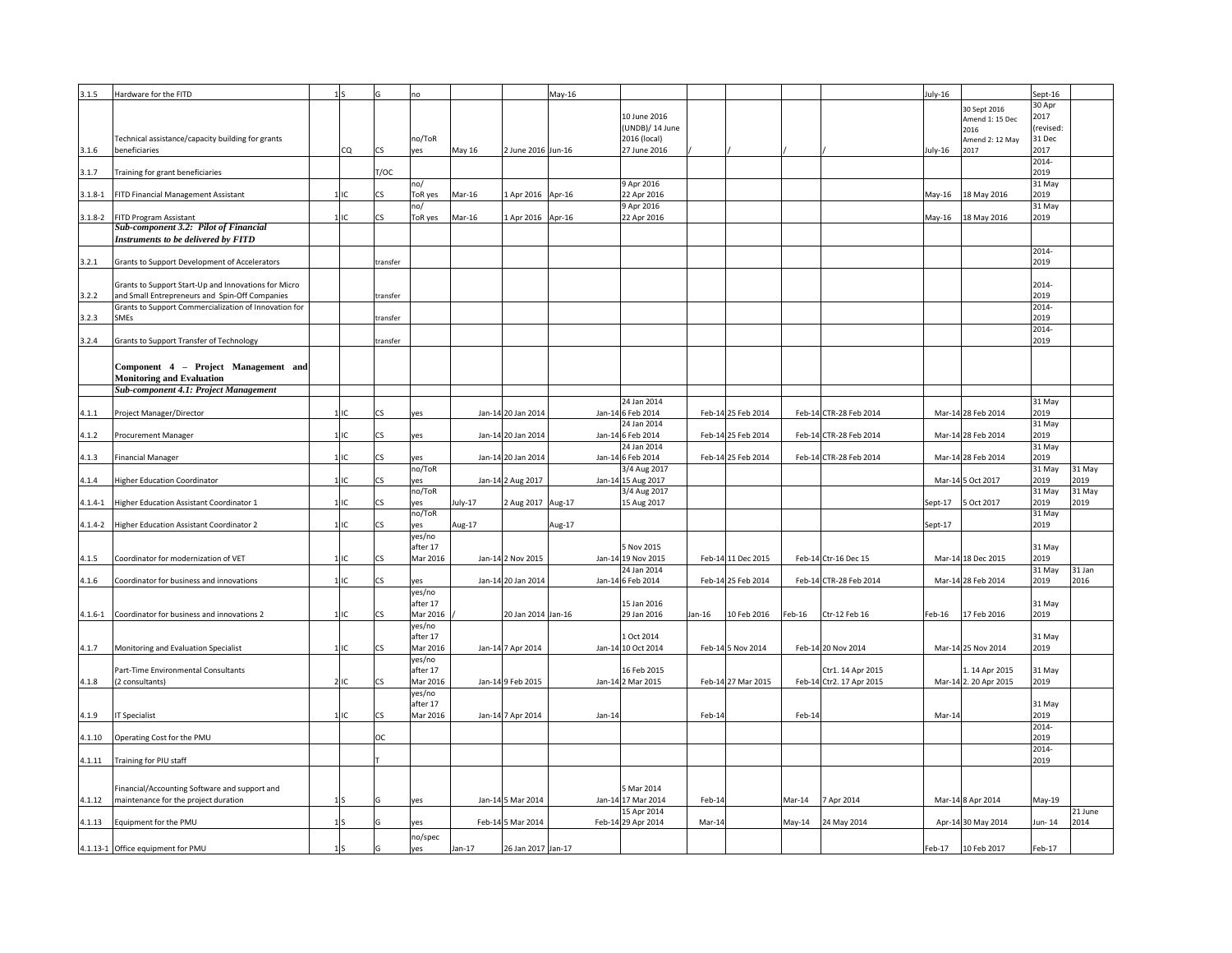|             |                                                                                                               |                  |                          |                      |               |                     |               | 12 Feb 2016                                 |          |                    |                    |                       |               |                                |                     |                |
|-------------|---------------------------------------------------------------------------------------------------------------|------------------|--------------------------|----------------------|---------------|---------------------|---------------|---------------------------------------------|----------|--------------------|--------------------|-----------------------|---------------|--------------------------------|---------------------|----------------|
| 4.1.14      | <b>Project Audit</b><br>Long-Term External Promotional Campaigne for the                                      | $1$ LCS          | <b>CS</b>                | yes                  |               | May-14 11 Feb 2016  |               | Jun-14 11 March 2016                        | Jul-14   |                    |                    | Aug-14 14 Apr 2016    |               | Sep-14 19 Apr 2016             | <b>Nov-19</b>       |                |
| 4.1.15      | <b>SDIS Project Reforms</b>                                                                                   | $1$ QCBS         | <b>CS</b>                | yes                  | <b>Nov-14</b> |                     | Dec-14        |                                             | Feb-15   |                    | $May-15$           |                       | Jun-15        |                                | Dec-18              |                |
| 4.1.16      | Vehicle for the PMU                                                                                           | 1IS              |                          |                      | Jun-14        |                     | $Jul-14$      |                                             | Aug-14   |                    |                    |                       | Oct-14        |                                | Dec-14              |                |
|             |                                                                                                               |                  |                          | no                   |               | 12 Mar              |               | 15 Apr 2014                                 |          |                    |                    |                       |               |                                |                     | 4 June         |
| 4.1.17      | Hardware for the PMU                                                                                          | 1 I S            |                          | yes                  | Feb-14 2014   |                     |               | Feb-14 28 Apr 2014                          | Mar-14   |                    | May-14             | 8 May 2014            |               | Apr-14 20 May 2014             | June-14             | 2014           |
|             | 4.1.17-1 Procurement of Hardware Equipment                                                                    | 1S               |                          | no                   |               |                     | June-15       | 28 May 2015<br>10 June 2015                 |          |                    |                    |                       |               | June-15   19 Aug 2015          | July-15             | 24 Aug<br>2015 |
|             |                                                                                                               |                  |                          | yes/no               |               |                     |               |                                             |          |                    |                    |                       |               |                                |                     |                |
|             |                                                                                                               |                  |                          | after 17             |               | 23 Sept             |               | 24 Oct 2014                                 |          |                    |                    |                       |               |                                | 31 May              |                |
| 4.1.18      | Administrative Assistant                                                                                      |                  | <b>CS</b>                | Mar 2016 Sept-14     |               | 2014                | Sept-14       | 3 Nov 2014<br>1 Dec 2014                    | $Oct-14$ | 20 Nov 2014        | $Nov-14$           | 27 Nov 2014           | Dec-14        | 1 Dec 2014                     | 2019<br>31 May      |                |
| 4.1.19      | <b>Procurement Assistant</b>                                                                                  |                  | CS                       | yes                  | <b>Nov-14</b> | 31 Oct 2014 Nov-14  |               | 10 Dec 2014                                 | $Dec-14$ | 22 Dec 2014        | $Dec-14$           | 29 Dec 2014           | $Jan-15$      | 31 Dec 2014                    | 2019                |                |
|             |                                                                                                               |                  |                          |                      |               |                     |               | 23 Dec 2014                                 |          |                    |                    |                       |               |                                |                     | 29 Jan         |
| 4.1.20      | Phones for the PMU                                                                                            | 1S               |                          | no                   |               |                     | $Dec-14$      | 5 Jan 2015                                  |          |                    |                    |                       | Jan-15        | 29 Jan 2015<br>Ctr: 7 May 2015 | Jan-15              | 2015           |
|             | Consulting services for logistical support in the                                                             |                  |                          |                      |               |                     |               |                                             |          |                    |                    |                       |               | Amend 1: 16 Oct                | 31 Oct              |                |
|             | organization of a conference dedicated to the needs                                                           |                  |                          | no/                  |               |                     |               | 6 Apr 2015                                  |          |                    |                    |                       |               | 2015<br>Amend 2: 17 Mar        | 2015<br>(revised 31 |                |
| 4.1.21      | and challenges in the area of higher education                                                                | 1 CQ             | <b>CS</b>                | ToR yes              | $Apr-15$      | 2 Apr 2015   Apr-15 |               | 20 Apr 2015                                 |          |                    |                    |                       | $May-15$      | 2016                           | May 2019)           |                |
| 4.1.22      | Monitoring and Evaluation Assistant                                                                           |                  | $\mathsf{CS}\phantom{0}$ | no                   |               |                     | <b>Nov-15</b> | 3 Dec 2015<br>7 Dec 2015                    |          |                    |                    |                       | $Dec-15$      | 9 Dec 2015                     | 31 May<br>2019      |                |
|             |                                                                                                               |                  |                          |                      |               |                     |               | 27 Nov 2015                                 |          |                    |                    |                       |               |                                | 31 May              |                |
| 4.1.23      | <b>Grants Officer</b>                                                                                         | 111              | <b>CS</b>                | no                   |               |                     | Nov-15        | 4 Dec 2015                                  |          |                    |                    |                       | $Dec-15$      | 9 Dec 2015                     | 2019                |                |
|             |                                                                                                               |                  |                          |                      |               |                     |               |                                             |          |                    |                    |                       |               |                                |                     |                |
|             | <b>Sub-component 4.2: Monitoring and Evaluation</b>                                                           |                  |                          | no/                  |               | 30 Sept             |               | 20 Oct 2016/                                |          |                    |                    |                       |               |                                |                     |                |
| 4.2.1       | Performance Audit for Secondary TVET grants                                                                   | 1 <sub>ICQ</sub> | ICS.                     | ToR yes              | Nov-17 2016   |                     |               | Dec-17 3 Nov 2016                           |          |                    |                    |                       |               | Apr-18 12 Jan 2017             | $May-19$            |                |
|             |                                                                                                               |                  |                          | no/                  |               | 30 Sept             |               | 20 Oct 2016/                                |          |                    |                    |                       |               |                                |                     |                |
|             | 4.2.1-1   Operational Audit for Secondary TVET grants<br>Baseline and Follow-Up Survey of the Instruments for | 1 CQ             | <b>CS</b>                | ToR yes<br>no/       | Sept-16       | 2016                | Sept-16       | 3 Nov 2016<br>20 Oct 2016/                  |          |                    |                    |                       | <b>Dec-16</b> | 13 Feb 2017                    |                     |                |
| 4.2.2       | <b>Innovation Support</b>                                                                                     | 1 CQ             | <b>CS</b>                | ToR yes              |               | Nov-14 12 Oct 2016  |               | Dec-14 3 Nov 2016                           |          |                    |                    |                       |               | Apr-15 29 Nov 2016             | May-19              |                |
|             | Evaluation Specialist for the Instruments for Innovation                                                      |                  |                          | no/                  |               | $31$ May            |               | 10 June 2016                                |          |                    |                    |                       |               |                                | 30 June             |                |
| 4.2.3       | Support                                                                                                       | $1$ IC           | <b>CS</b>                | ToR yes              | Apr-15 2016   |                     |               | May-15 17 June 2016<br>28 Sept 16/14 Oct    |          |                    |                    |                       |               | Jun-15 15 Sept 2016            | 2018                |                |
|             | Evaluation Specialist for the Grant Program for                                                               |                  |                          |                      |               |                     |               |                                             |          |                    |                    |                       |               |                                |                     |                |
|             | Enhancing the Collaboration between Schools and                                                               |                  |                          | no/                  |               | 20 Sept             |               | 10 Oct 16/24 Oct                            |          |                    |                    |                       |               |                                |                     |                |
| $4.2.3 - 1$ | <b>Business Community</b>                                                                                     | $1$ IC           | <b>CS</b>                | ToR yes<br>no/       | Sept-16       | 2016                | Sept-16       | 16                                          |          |                    |                    |                       | Oct-16        | 15 Dec 2016                    | $May-19$            |                |
| 4.2.4       | Operational Audit of the FITD                                                                                 | 1 CQ             | <b>CS</b>                | ToR yes              | $Jan-17$      |                     | Feb-17        |                                             |          |                    |                    |                       | Jun-17        |                                | Dec-17              |                |
|             | Technical Assistance for Policy Development and Initial                                                       |                  |                          |                      |               | 18 July             |               | 21 July 2014                                |          |                    |                    |                       |               |                                |                     | 23 Nov         |
| 4.2.5       | Set-Up of the Skills Observatory                                                                              | $1$ IC           | <b>CS</b>                | yes                  | July-14       | 2014                | July-14       | 5 Aug 2014                                  | Aug-14   | 26 Sept 2014       | $\textsf{Sept-14}$ | 31 Oct 2014           | $Oct-14$      | 5 Nov 2014                     | May-19              | 2015           |
|             |                                                                                                               |                  |                          | yes/no               |               |                     |               |                                             |          |                    |                    |                       |               |                                |                     |                |
| 4.2.6       | Development of Software for Skills Observatory                                                                | 1 CQ             | <b>CS</b>                | after 17<br>Mar 2016 | Oct-14 2015   | $23$ July           |               | 23 July 2015<br>Nov-14 7 Aug 2015           |          | Feb-15 19 Aug 2015 |                    | Mar-15 Ctr-22 Sept 15 |               | Apr-15 1 Oct 2015              | Dec-15              |                |
|             |                                                                                                               |                  |                          |                      |               |                     |               |                                             |          |                    |                    |                       |               |                                |                     |                |
|             | 4.2.6-1 Hardware for the Skills Observatory                                                                   | 1lS              |                          | no                   |               |                     | $Feb-16$      |                                             |          |                    |                    |                       | Apr-16        |                                | Aug-16              |                |
|             | Devising a Program of innovation support measures for                                                         |                  |                          | no/                  |               |                     |               |                                             |          |                    |                    |                       |               |                                |                     |                |
| 4.2.7       | SMEs in traditional sectors in Macedonia                                                                      | $1$ IC           | <b>CS</b>                | ToR yes              | $Jun-14$      |                     | $Jul-14$      |                                             |          |                    |                    |                       | Sept-14       |                                | Dec-16              |                |
|             |                                                                                                               |                  |                          |                      |               |                     |               |                                             |          |                    |                    |                       |               | Ctr: 6 Apr 2015                |                     |                |
| 4.2.8       | IT Specialist for the establishment of the Skills<br>Observatory                                              | 1 IC             | <b>CS</b>                | no/<br>ToR yes       | Mar-15        | 13 Mar<br>2015      | Mar-15        | 16 Mar 2015<br>23 Mar 2015                  |          |                    |                    |                       | Apr-15        | Amend 1: 28 Apr<br>2015        | May-19              |                |
|             |                                                                                                               |                  |                          |                      |               |                     |               |                                             |          |                    |                    |                       |               | Ctr: 3 July 2015               |                     |                |
|             |                                                                                                               |                  |                          | yes/no               |               |                     |               |                                             |          |                    |                    |                       |               | Amend 1: 25 Aug<br>2015        |                     |                |
|             |                                                                                                               |                  |                          | after 17             |               |                     |               | 13 May 2015                                 |          |                    |                    |                       |               | Amend 2: 15 July               |                     |                |
| 4.2.9       | IT Senior Administrator for the Skills Observatory                                                            | $1$ IC           | <b>CS</b>                | Mar 2016 May-15      |               | 7 May 2015 May-15   |               | 27 May 2015                                 | June-15  | 10 June 2015       | July-15            | 23 June 2015          | July-15       | 2016                           | May-19              |                |
|             | Data collection for conducting a tracer study for TVET                                                        |                  |                          | no/                  |               |                     |               | 16 Oct 2015 (website)<br>19 Oct 2015 (local |          |                    |                    |                       |               |                                |                     |                |
|             | $\vert 4.2.10 \vert$ and HE employment outcomes of graduates                                                  | 1 CQ             | <b>CS</b>                | ToR yes              | $Oct-15$      | 15 Oct 2015 Oct-15  |               | newspapers)                                 |          |                    |                    |                       | <b>Nov-15</b> | 24 Nov 2015                    | $Dec-16$            |                |
|             | Evaluation Specialist for Tracer Study for TVET and HE                                                        |                  |                          |                      |               | 16 Nov              |               | 17 Nov 2016                                 |          |                    |                    | 27 Feb 2017           |               | 1 Mar 2017                     | 30 Sept             | 30 Sept        |
|             | 4.2.10-1 employment outcomes of graduates                                                                     | 1 C              | <b>CS</b>                | yes                  | $Nov-16$      | 2016                | <b>Dec-16</b> | 2 Dec 2016<br>27 Nov 2015                   |          | 28 Dec 2016        |                    |                       | Dec-16        |                                | 2017<br>31 May      | 2017<br>31 May |
|             | 4.2.11 Skills Observatory Administrator                                                                       | 1 IC             | <b>CS</b>                | no                   |               |                     | <b>Nov-15</b> | 4 Dec 2015                                  |          |                    |                    |                       | Dec-15        | 9 Dec 2015                     | 2019                | 2017           |

**Closing date 31 May, 2019**